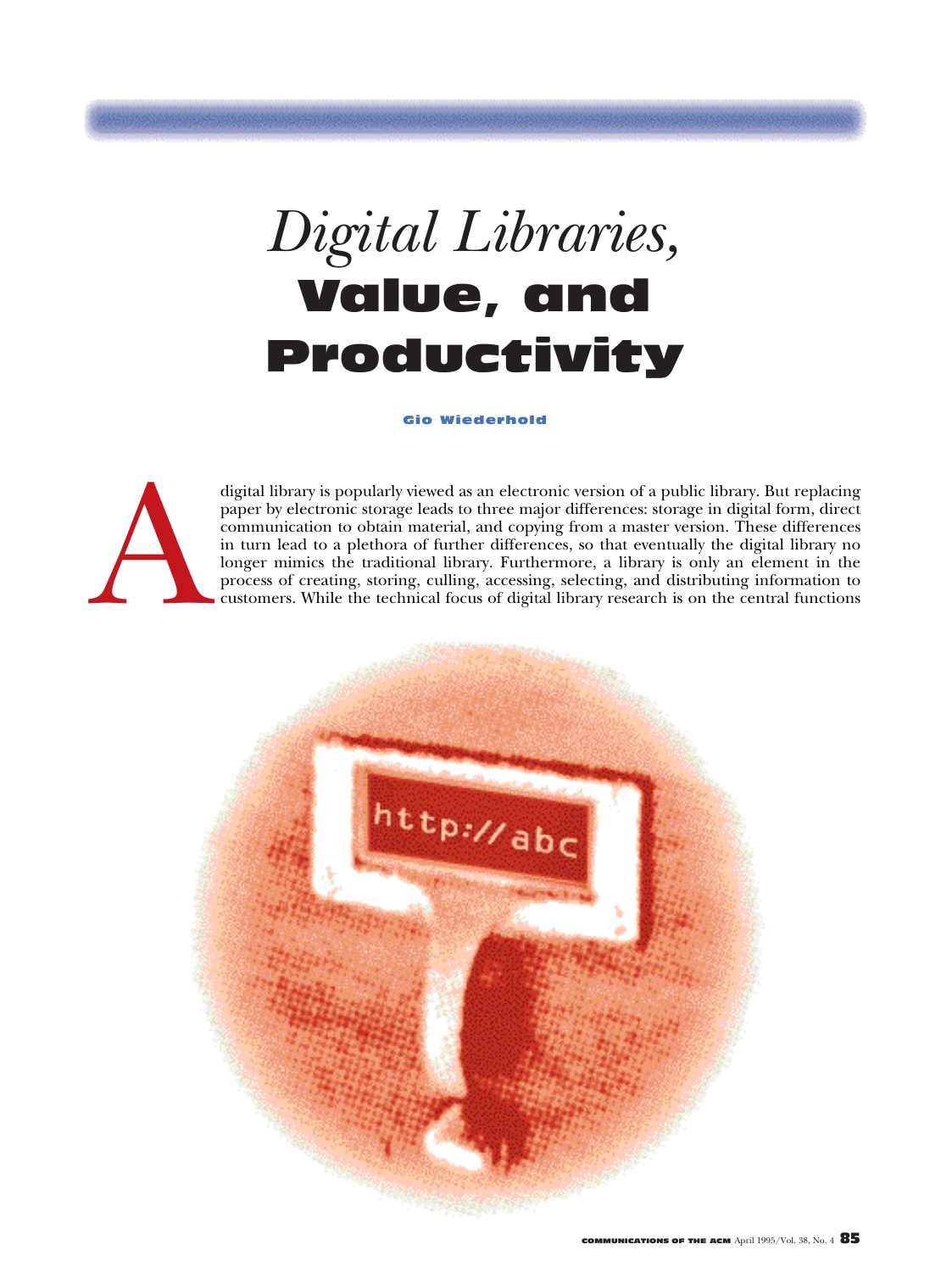

of storage and access, major changes will occur in the interaction within the new systems.

How soon these changes will occur is hard to predict, but the technological foundations for digital library structures are in place and the social and organizational changes will follow. Ignoring the new organizational interfaces being brought about by digital libraries because paper is still dominant is unwise for authors, editors, publishers, booksellers, and readers. After all, printing is barely 500 years old, and made the armies of scribes that existed in the Middle Ages obsolete. The diminished role of monks as keepers of knowledge weakened the dominance of the church and revolutionized the political power structure [14].

We focus on the needs of the customer since services that empower the customer will thrive and systems that frustrate the customer will shrivel. We define customers as individuals who use information to make high-level decisions that affect how products are made, how goods are marketed and sold, how public and private investments are allocated, down to individuals making choices about vacation destinations and movies to watch. Note that these customers are not necessarily identical with the readers of library material. Decision-makers often get their information from staff or consultants who read, cull, integrate, simplify and present alternatives. We have to include these intermediaries in the system model with the librarians and editors; they are equally candidates for displacement as electronic networks and services promote disintermediation.

We are aware of other users who have vital interests in the publishing enterprise, but are not the customers we identified. For instance, academic authors have a

need to publish because it affects their status in the community. Corporate authors may publish to advertise their company's prowess. A substantial volume of writing intends to sway the readers into one viewpoint or the other, and this article itself can be seen as an example. But all these works will only have an effect if they eventually reach a customer: the dean, the purchaser, the allocator of resources. It is quite unlikely for the dean, the purchaser, the allocator to actually read the papers (the dean may not admit that)—they often rely on intermediaries. It is rare that a customer will be affected by one single document, and yet, the aggregate power of the written word is strong. The information path is depicted in Figure 1.

#### Characteristics of Digital Libraries

A summarization of the critical differences that digital technology brings to information systems follows, so that we can deduce how the ancillary services will be affected.

The initial innovation is that the works (books, magazines, newspapers, records, videos, and the like) are stored in digital form. New formats and standards are being devised to deal with the variety and complexity of the information. To what extent traditional Good Old Paper (GOP) formats should be imitated is still unclear; there is much good in print media and documents, but electronic access will rapidly render many old formats and conventions obsolete. For instance, some electronic mail programs try to imitate the format of paper letters, with salutations and white space for aesthetic reasons. Those features annoy customers who have limited display area on their computer windows.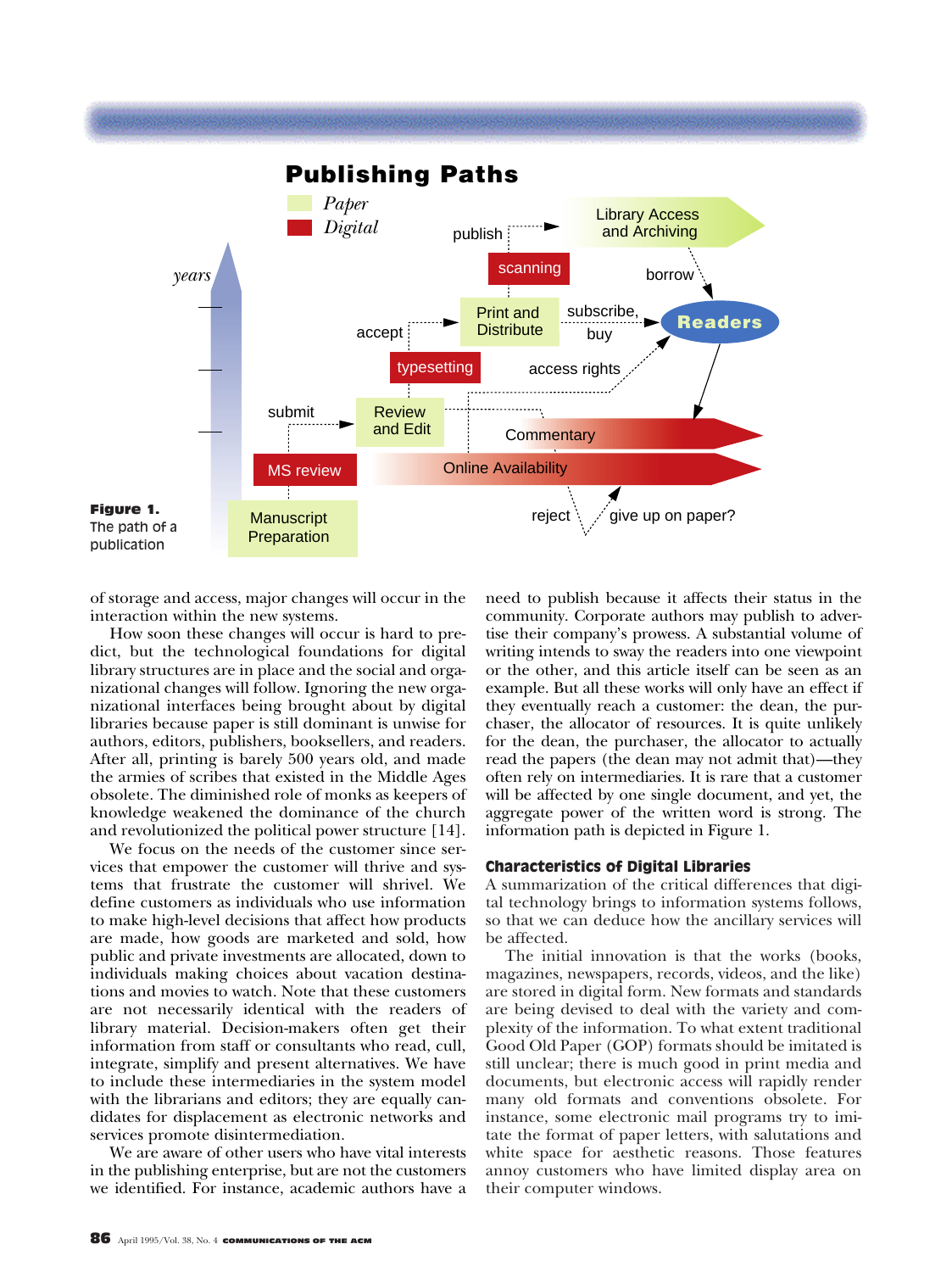The second innovation is in communication. Readers no longer need to come to a library; they use electronic methods to have material delivered to them. A work no longer needs to be kept in one place, it will often have linkages to remote subparts and perhaps to executable demonstrations. When relying on digital libraries the important social aspect of congregating in a real library building, where one can learn from the librarian, friends and colleagues, drop children off for a story-telling afternoon, or wait out a traffic jam in a pleasant atmosphere, will be lost. Electronic and virtual surrogates for these social functions are likely to appear, but will no longer be coupled to the library. Giving everyone fair access to digital libraries must be a concern, and linkages must be rapid and economical [20]. Travel on electronic roads can also be clogged. Complex documents, specifically images, occupy wide information lanes, so that traffic and the distribution of digital resources along the highways remain issues. Technologists are working hard to reduce these barriers. The ability to connect to authors and their works directly encourages disintermediation. The roles of publishers, editors, librarians, and research assistants must become bound to online services to survive.

The third difference is that the material is always copied from the master version of the work in the elec-

tronic library. That means that the mechanical aspect of publishing and printing an inventory of books or magazines can disappear. The copy need not be a literal image, but can be processed into a composite of items selected from multiple source works. The loss of the mass-production function can cause publishers to disappear. Some authors will not bemoan that loss, and are happy to place their works directly on the networks, so that others can access them without the months and years of delay that are common now.

All these changes will have wide-ranging effects. With electronic publishing and distribution, as soon as the author's fingers have left the keys, the material can be accessed on the World-Wide Web [3]. It is now accessible to anyone linked to electronic networks, which reach an

ever-growing portion of the world's population. Readers gain by having rapid access, and can skip the intermediate services of librarians, editors, indexers, and publishers. The citation to [15] is an example.

A major issue associated with these changes is the management of copyrights in the electronic world, where traditional concepts, like fixing a work for long-term archival deposit and dissemination, are becoming less relevant [11]. We will focus here on intermediary services.

#### Lost Services

With the disappearance of traditional publishers, an author will no longer have publishers available as a resource to turn to for advice and income. Without editors, vocabulary use can become more diverse, more original, but also less consistent, making access more difficult. Computer science publishing, being a new field, has always suffered from poor vocabulary control, but we expect direct publishing to invade all disciplines. If editors, librarians, and publishers are bypassed, the customer is deprived of guidance to trustworthy material. The needs for editing, selection, abstracting, and marketing literary works continue to exist, but these functions need new locales and new interfaces.

The services of a volume-editor in a topic, who ranks, assembles, and introduces closely related articles into a collection or a journal has been traditionally bound to mass-publishing, since it is based on the expectation that there will be a sufficiently large number of readers and purchasers of the derived work. Assembling a derived work from material already online is easy and some automatic search robots, such as HARVEST and ALIWEB, build listings of online citations to candidate documents

> **Figure 2.** Participants in the creation, dissemination, and use of information



relevant to a topic [4]. They do not embody domain expertise. It is not a coincidence that a major initiative in electronic publishing is the *Journal of Universal Computer Science* [5] since its founder, Hermann Maurer, sees no need to circumscribe its scope more narrowly.

It is clear that the introduction of digital libraries will severely affect the traditional functions of authorship, editing, publication, critical review, book-selling, libraries, readers, and customers, as sketched in Figure 2. The revolution will not be instantaneous; it is likely to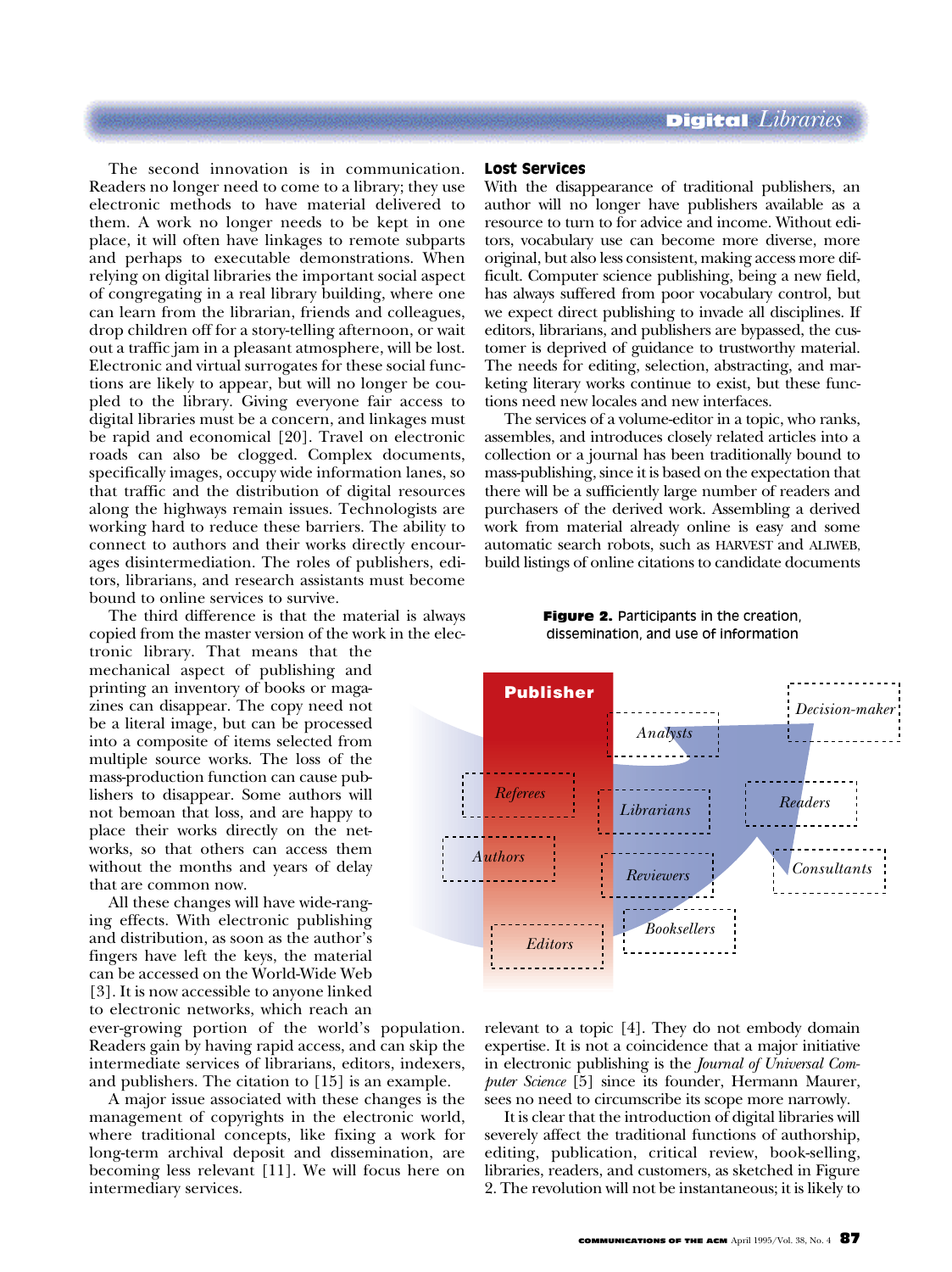start slowly, but accelerate over time, keeping many participants unaware until they are trapped by obsolescence. There are many examples of patterns of accelerating change; we recall how trains were affected by airlines, large American cars were affected by imports, and businesses along local roads were affected by the interstate highway network. In each case proprietors of the traditional services remained confident that these effects would be transient or limited, because proprietors presumed their customers really didn't want change. We hear similar arguments today from proprietors of GOP: they point out that managers don't want to lose their assistants, that authors don't want to deal with typesetting, and that refereed archival works represent the essence of scientific progress.

s the redistribution of functions in<br>the digital libraries occurs, all of<br>the participants must consider<br>what their information product is,<br>apart from its physical manifesta-<br>tion, that is, what added informa-<br>tion value i the digital libraries occurs, all of the participants must consider what their information product is, apart from its physical manifestation, that is, what added information value is generated by their

efforts. An author, while viewed as primarily a creative being, also depends greatly on abstracting and reformulating earlier work, especially in scientific areas. An editor makes the work of a good author accessible, and filters out poor work. A publisher advances money to an author, enabling more rapid generation of material, employs reviewers to help with selecting authors' submissions, hires editors, and invests in typesetting, printing, and inventory. Critics assess new publications, and disseminate their judgments to a wide audience. The booksellers focus on market understanding, distribution, and on providing a pleasant environment that encourages people to browse.

## The Future in Terms of History

Transmitting information orally and by writing extends back to pre-history, since the concept of history itself is bound to our ability to record events so that later generations can connect their lives to those of their ancestors. We cite three historical analogies.

• The ability to read and write gave priests and kings power. Today, the ability to create and understand computer codes empowers computer hackers. If they are employees, the autonomy they possess often frustrates their managers. Many of them freelance and will use the digital libraries as their means of dissemination. Using electronic distribution, digital gurus can collect followers anywhere, relaxing the traditional binding of influence to land and locality.

• Sharing a spoken language defined communities and sharing a written language defined nations. Today, some computer communities are defined by the computer systems and languages they use.

Fierce intellectual battles are being fought to establish that one language is superior to another, even if they both can express the same computer program, albeit in more or fewer sentences. Translation will remain a frequent task, not only among natural languages. Contextual assumptions built into languages must be recognized.

• The invention of the printing press broadened access to writing and led to religious reformations and political revolutions. Dis- semination of information by facsimile machines has become a method for publicizing political protests. Networks and digital information handling encourage active participation. The technical barriers to becoming a popular author are disappearing, although intellectual ones remain.

We can expect to see new centers of influence and new communities due to digital technology. To be productive in the new world individuals now performing information services will have to rethink their actions. Rethinking means trying to consider the likely locales of future services and who will provide them. There will be new methods and architectures for the information flow. What will be their interfaces to the digital libraries?

## Growth

There has been a rapid growth of online access to documents during the past year, and most people have encountered the "information highway" in publicity, if not experienced it in person. Today thousands of individuals and institutions have homepages accessible on the Internet. These pages give information about themselves, from the factual to outright advertisements, and will have pointers to their digital photographs, their digital papers, and their friends and institutions. The rate of growth can diminish due to lack of benefits or access performance bottlenecks. Estimates of end-customer information use are well within the total capacity now available on networks. However, several factors greatly increase this estimate and can lead to poor performance. First of all, we now transmit an order of magnitude more material than we actually read, because the source documents are rarely structured for efficient use, and are often highly redundant. Robotic search programs can place high loads on source sites; new rules of etiquette should be observed [15]. The load increases further when we transmit images of text instead of encoded text and process graphics for information retrieval. But any such bottlenecks will only slow down the changes that digital libraries are initiating.

## Services

Table 1 lists services involved in the distribution of information from author to customer, so that we can compare digital methods with those currently in use.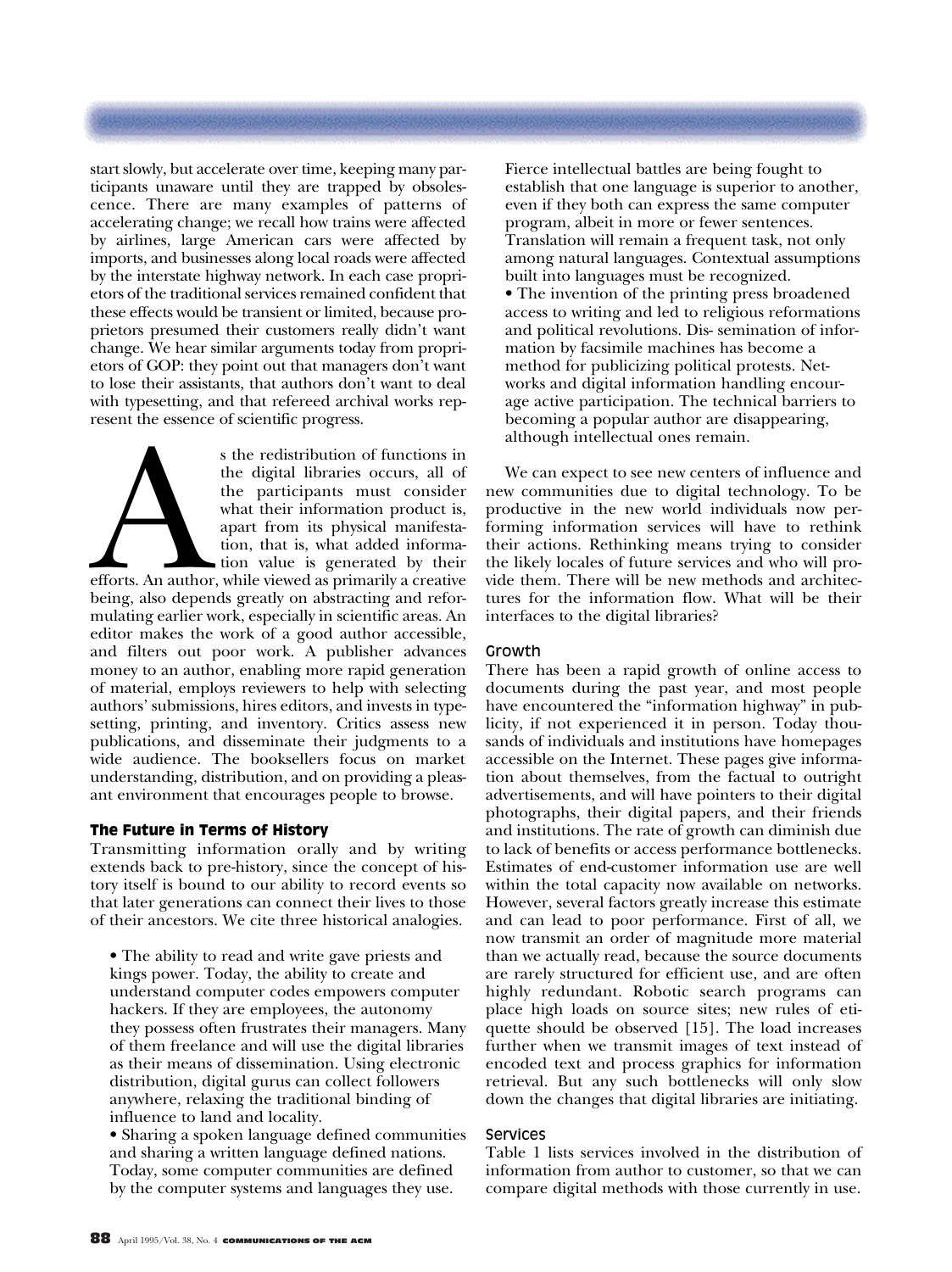Not all these services are performed for all works. For instance, the computer literature is not indexed using controlled vocabularies, and many works are only edited by their authors. Domain vocabularies or ontologies needed for consistent referencing are costly to develop and maintain, requiring many dedicated individuals in every speciality, and ongoing efforts to establish agreement. Financial pressures have caused publishers to scale back on services in general, and it is often the author who prepares camera-ready copy, with all figures, layout, and suggested index terms included. Although the library and librarians focus on functions in the core of this enterprise, the transition to the digital world affects all tasks. We cannot, in the scope of this article, individually analyze the transition of all the services listed in Table 1. Some of them are already being performed or aided by remote services, and those can serve as models for the evolution of future information processing.

#### Cataloging

As libraries grew due to print technology, a need evolved to locate books other than by scanning the shelves [1], and librarians began making lists cataloging the books. In 1791 the French revolutionary

government confiscated many private and monastic libraries, and to create a union catalog of their possessions they initiated a collection of reference information by ordering the listing of every individual book on a playing card (reserving aces and deuces for lengthy titles). The cards were filed in drawers, and soon became resources themselves. The cards would be copied, so they could be filed in a drawer arranged by the authors' names, in drawers arranged by title, and in subject drawers. Remington Rand, an ancestor of the UNISYS computer company, made many of these drawer cabinets.

In 1901 the U.S. Library of Congress (LoC) started printing its cards, and made copies available to other libraries. Specific local information was typed onto the LoC cards. Over the years complex cataloging rules have emerged, and "Rule Interpretations" are issued periodically for U.S. librarians by the LoC. The card catalogs became increasingly awkward, as well as targets for vandalism, as more people used them. Today few libraries maintain card catalogs, but the librarians' knowledge continues to be embodied in the digital MARC formats that are being distributed and used for local cataloging. Many libraries today contract their cataloging to outside services; the Ohio State system

| <b>Table 1.</b> Functions in the publishing enterprise. |  |  |  |  |  |  |  |
|---------------------------------------------------------|--|--|--|--|--|--|--|
|---------------------------------------------------------|--|--|--|--|--|--|--|

| <b>Service</b>      | <b>Example</b>              | Provider                   | <b>Support</b>           |
|---------------------|-----------------------------|----------------------------|--------------------------|
| Writing             | this article                | author                     | investment (see Table 2) |
| Locating citations  | reference section           | library, colleagues        | institution              |
| Selecting works     | refereeing                  | publishers, editors        | publishers (pub.)        |
| Editing             | spelling, word usage        | staff, publisher           | institution, pub.        |
| Graphics            | figures, icons              | staff artist, publisher    | institution, pub.        |
| Ontologies          | <b>ACM</b> Classification   | professional society (PS)  | pub.'s editor            |
| Layout              | figure placing, white space | publisher's staff          | pub.                     |
| Composition         | creating this topic issue   | editor-in-chief            | institution, pub.        |
| Printing, binding   | a book                      | printer under contract     | pub., vanity author      |
| Master cataloging   | assigning ISBN code         | Library of Congress (LoC)  | government               |
| Storage             | source for orders           | publisher                  | publisher                |
| <b>Distribution</b> | physical dissemination      | publisher, mailing house   | pub., vendor             |
| Local storage       | store shelves               | bookstore                  | bookstore sales          |
| Advertising         | brochures, journal ads      | publisher, bookstore       | book sales               |
| Reviewing           | critic's columns            | publisher, PSs             | publisher, PSs           |
| Acquisition         | library purchasing          | library staff              | institution              |
| Local cataloging    | university library          | library staff, services    | institution, LoC         |
| Indexing            | preparing MEDLINE entry     | funded service             | PS, government           |
| Retrieving          | getting a book              | librarian, bookstore clerk | institution, bookstore   |
| Copying             | class use                   | copy center, staff         | institution              |
| Revenue collection  | copyright fee               | vendor, copyright center,  | fraction of sales        |
| Validation          | contact users cited         | consumer staff             | user's institution       |
| Abstracting         | executive summary           | consumer staff             | user's institution       |
| Integration         | summary table               | consumer staff, consultant | user's institution       |
| Presentation        | viewgraphs                  | consumer staff             | user's institution       |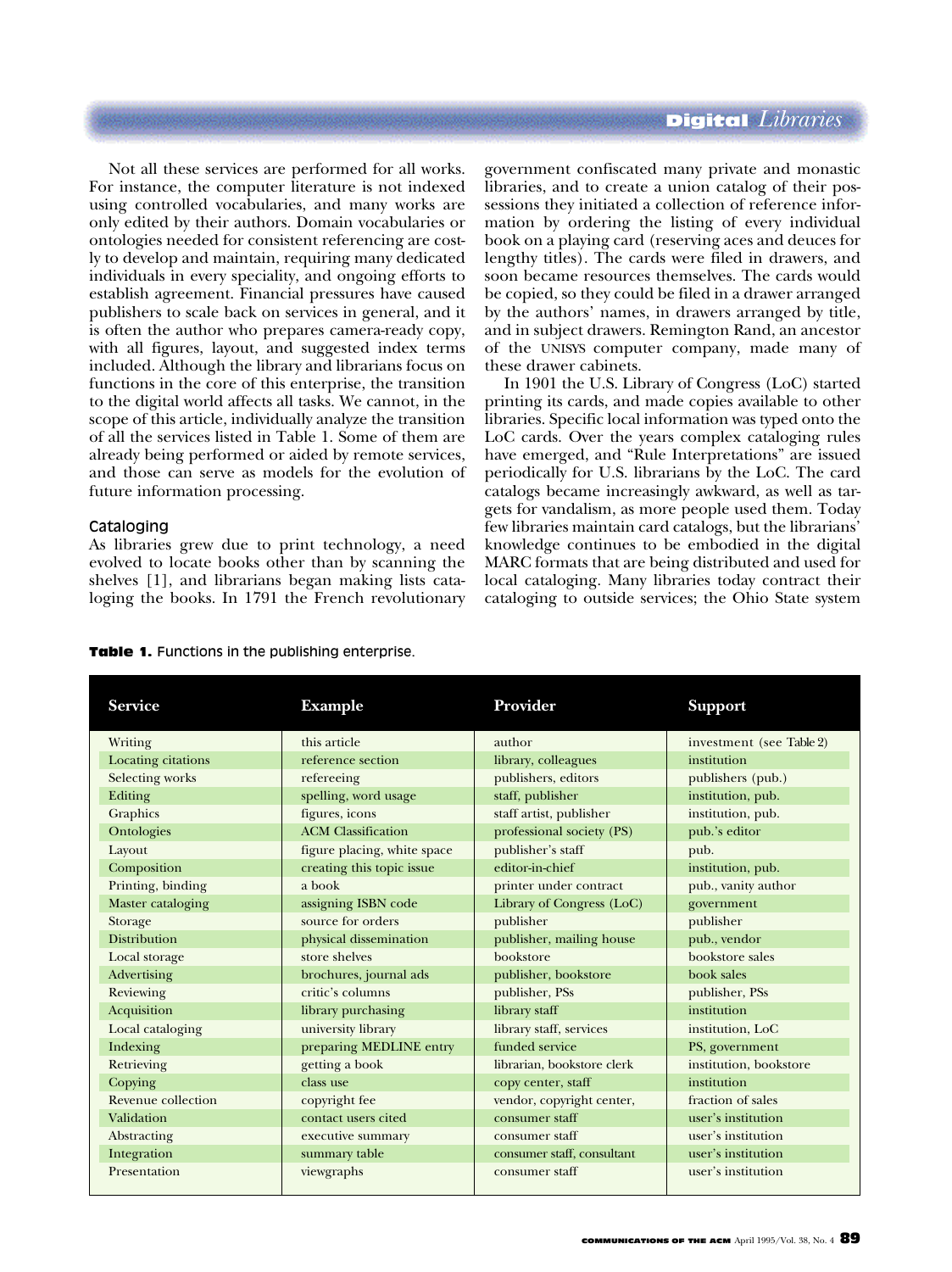has spawned commercial services that are widely used. Online access over the Internet is now available, permitting local librarians to rapidly catalog new acquisitions and make them available to readers.

This early use of digital technology illustrates how communication has shifted local work and authority to a service provider. However, the available services focus on books, and much new information worthy of cataloging will not be in book form.

#### Editing

Manuscript editing, especially of technical material, requires knowledge that may not be locally available. Since many editors are freelancers, some are now providing these services remotely. Falling by the wayside are the traditional proofreader's marks, since their wiggles are hard to encode digitally. However, no new markup standards for editing have yet emerged, so that automated tools to record and enter incremental changes are hard to establish. In direct communication between a single author and an editor standards may not matter, but it is important for a publisher to be able to assess the work contributed by each participant in the process. If there is no publisher to assess and market their work, then editors may wish to have a pointer to their homepage in the marked-up manuscript, to serve as quality reference for subsequent customer inquiries.

#### Refereeing

A referee invests considerable time in assessing a work to be published, considers its worth in terms of quality and originality, attempts to validate its conclusions, and may request clarification of assumptions that lead to the conclusion. It is rare that an academ-

cially rewarded, if at all. A journal or proceedings may list its referees annually, and a magazine will list its editors on the masthead. Seeing one's name on the homepage of an electronic publication may be less satisfying. The referee's name is rarely accessible to the readers of an individual work. The isolation is intended to reduce bias and revenge, but also reduces the recognition that a good referee deserves. If the work is rejected, no recognition at all is gained. Having early access to new work used to be one of the benefits of refereeing, but with instant electronic publishing most material is already electronically available before it has been refereed. Referees' comments and signatures can be appended to the digital document, directly or indirectly via links to the referees' files, as was foreseen in [21]. Recognition of referees' contributions can provide motivation, and being part of a team generating an important and well-written document can actually be exciting.

Much of the communication for the refereeing process travels via email today, and this speeds up the refereeing process. But further acceleration puts pressure on the referee. Proceedings for conferences have to be refereed within a few months, and the evaluations received by the program committees are often inconsistent, so that the quality of a paper may be voted on, which is democratic, but not a good measure of scientific correctness. Further speed up will reduce the refereeing quality.

If the pool of responsible and thorough volunteer referees dries up, which seems likely, other means of evaluation will have to be found. Changing the reward system seems to be essential, and both recognition and money may have to be provided. However, publishers of academic journals do not have funds to

# Falling by the wayside are the traditional proofreader's marks, *since their wiggles are hard to encode digitally. However, no new markup standards for editing have yet emerged, so that automated tools to record and enter incremental changes are hard to establish.*

ic paper escapes unscathed from the refereeing process, and even popular literature is assessed and modified by professional magazine editors and their consultants prior to release. The outcome of the refereeing process is rejection or obtaining an imprimatur that the work satisfies the standards of the publication and the institution or society sponsoring the publication. The reader of refereed material can have some confidence that the conclusions are not misleading, and that it is worthwhile investing effort in understanding and applying the work.

The effort of the referee is rarely adequately finan-

spare to improve refereeing, especially as subscriptions to paper publications diminish.

In the electronic future it may be best that a work remains visible from the moment an author releases it [9]. Linkages to referees' comments and names may be encrypted so that they are not available to all. Public-key encryption methods can make the annotations available to publication editors or other interested parties, perhaps for a fee. In this approach a referee may become more like a critic, who signs his opinions and becomes a respected or hated participant in the information process.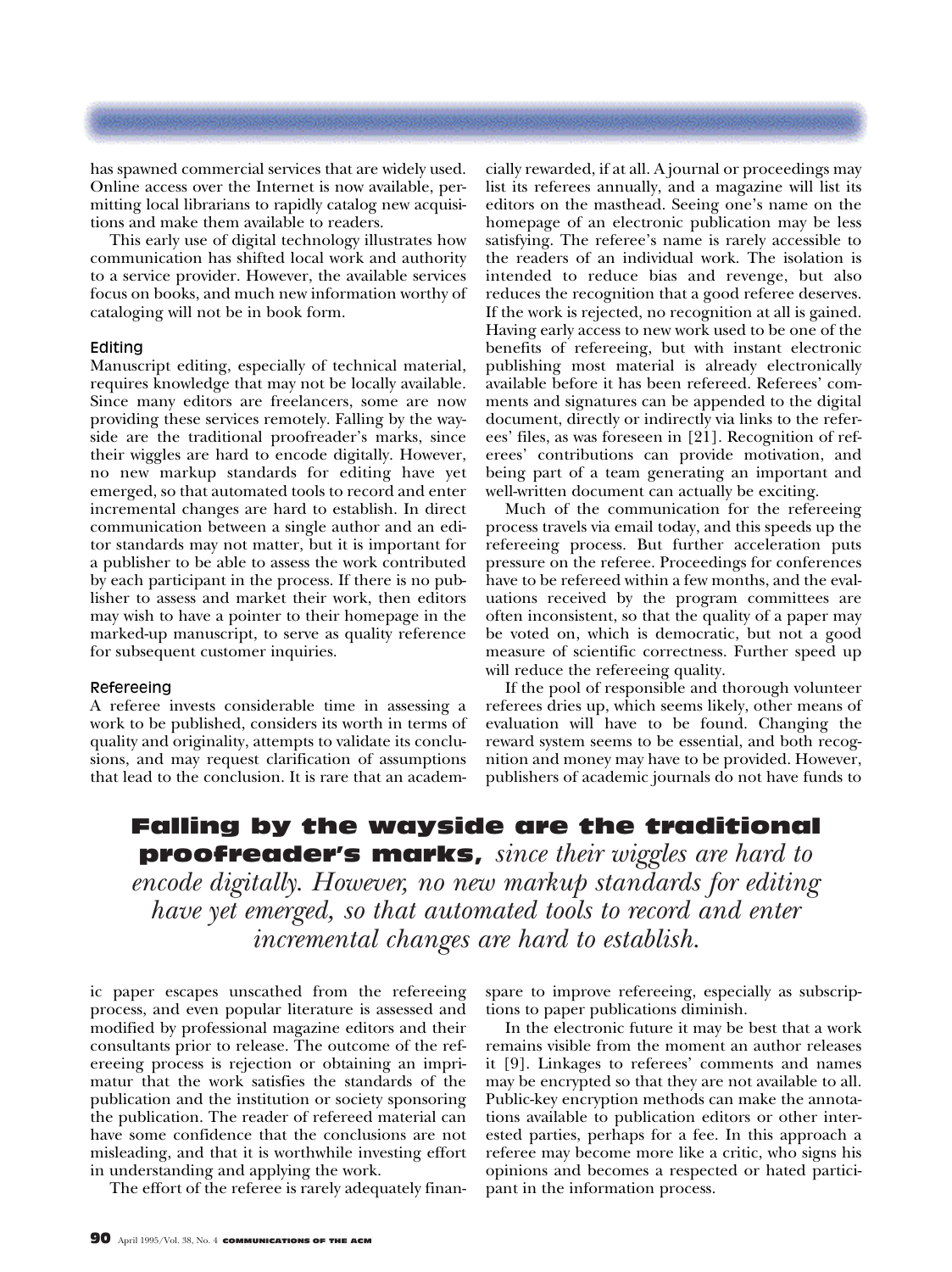The author may also add secondary annotations, accepting or rejecting referees' remarks. A new reader can access the revised version without necessarily seeing the annotations. An editor-in-chief of a refereed publication can decide when a paper has received enough analysis and decide to bless the revised paper or ask the author for a revision. An accepted paper can have a further annotation attached. The acceptance is attached to this particular version. Further revisions may be made, of course, and should be encouraged, although the

acceptance will remain with the earlier fixed work. Forward and backward linkages will allow readers to navigate through the versions.

Since anyone should be free to attach comments to a paper, the quality of the comments or the commentators cannot be assured. There may be a need for a meta-service, which identifies trustworthy referees and their areas of expertise. That service can be used to filter comments for readers that wish such a restriction other filtering services can be envisaged.

#### Indexing

The creation of indexes to bibliographic material is a service that adds much value; it greatly increases the precision and completeness of subsequent retrievals. A prime example of high-quality and comprehensive indexing is that provided by the U.S. National Library of Medicine

(NLM). Using a thesaurus (MESH) that is regularly updated, certified indexers at several specialized sites provide entries from the MESH vocabulary for use in the indexes used for NLM MEDLINE systems. The environment provided by MEDLINE is not only helpful when searching for information, it also provides a motivation for consistent use of terminology in medicine and reduces overlapping research and wasted efforts. It is now being extended to cover medical terms from non-bibliographic applications [19]. Most fields in science do not have such quality services; in computer science many redundant or near-redundant terms are used and searching for the right references depends on luck, and is usually best accomplished by interrogating colleagues.

When dealing with multiple domains no consistency of terminology can be expected or even advocated. Since the knowledge in many domains is changing rapidly, the freedom to identify new concepts and bind them to new terms or to redefine old terms has to be supported. Even the efforts made by the NLM cannot assure consistency over subdomains in medicine.

Using the same terms to describe concepts still does not assure consistency of factual information in databases [25]. For instance, the scope assigned to a

term will differ even in closely related domains. As sketched in Figure 3, the list of Employees typically differs between the Payroll application and Personnel. Personnel may include contractors' workers who are not being paid through the payroll, and the Payroll may include retired staff, of little interest to Personnel. Knowledge of the domain context is important in understanding the meaning of terms. Once the domain is identified, perhaps through matching of term usage [18], it can be used also to





resolve ambiguous terms, since such terms are typically well defined within a domain.

It does appear that indexing services can be much improved by greater use of standard ontologies and computing-intensive analysis. The domain expertise of the person managing and maintaining such a service adds value to the process.

#### Result Processing

The processing of retrieved documents, through validation, abstraction, integration, and presentation, is also a candidate for services by specialists. Most end-users need more than rapid access to documents: Decision-makers today depend on their staffs to analyze, abstract, and rank alternatives according to their world view.

To transform data from a library to customer information one would first collect references to candidate documents, using indexes provided by expert services. The quality of documents may be validated, perhaps using referees' annotations as referred to earlier, other citations, such as those collected by the Science Citation Index service; or linkages to demonstrations.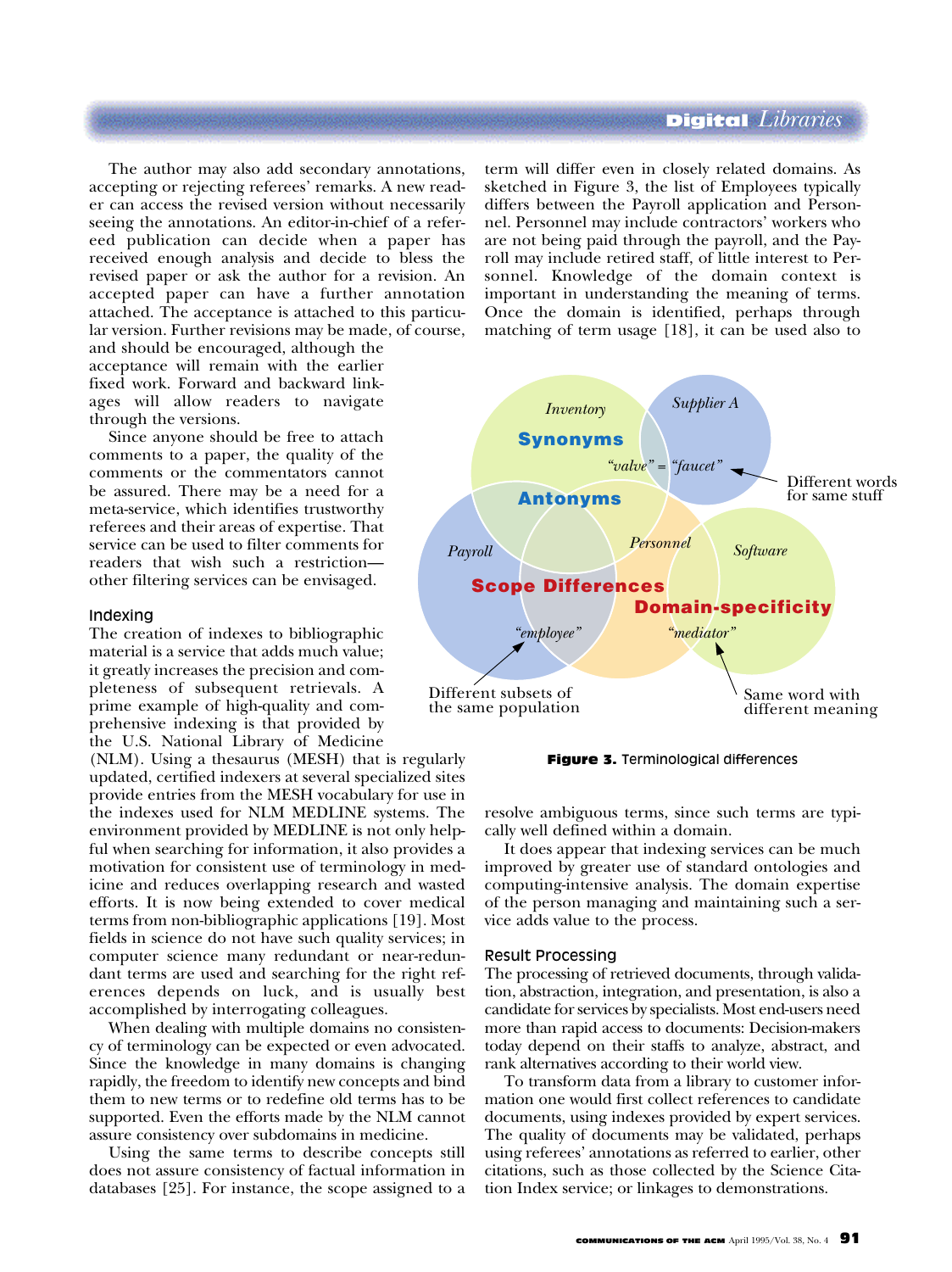The essence of a document may have to be abstracted for the customer [2]. Automation of abstraction is a difficult problem, and needs domain expertise. Perfection in abstraction is not essential, since digital abstracts will contain embedded references to the source documents. There is success today with specialized documents, using metamodels as a basis. Examples are the creation of comparison tables from K-10 reports submitted by businesses at Price Waterhouse [16], the processing of military messages, and the creation of problem summaries from medical records [7].

Important decisions are always based on multiple sources, and material from many documents has to be integrated. Such integration may best be performed from the abstracts, since they exhibit some commonality of structure. The source documents obtained can be classified and ranked. Eventually a summary abstract needs to be generated, with embedded linkages to all relevant documents and their annotations. Finally, effective presentation may have to be produced. Online presentations can retain those linkages.

Today these tasks are performed by librarians, consultants, and staff. It is unclear how such processing will be partitioned in the future. Speed is likely to be a major concern, and the services will have to compete with the capabilities that the customer can marshall without going to outside services. It is obvious that digital services will all be online, and accessible through networks.

Processing data into information requires that the

service is responsive to the customer. One approach is to design processing methods that are specific to a type of customer, and hope that the market is sufficiently large and that many customers so typed will use the service. A more general approach would be to interpret a model of the customer's needs, and match that against available data to maximize relevance. Such a model of user needs is typically a hierarchy, since feasible solutions to real problems invariably follow a succession of divide-and-conquer paradigms.

#### New Services

We referred to traditional models for the added-value services that were listed, but in time a plethora of new services can become available.

#### Online Revenue Collection

To support the library enterprise, money has to flow into the system (see Table 2). Where broad public access is desirable, government may provide support, just as it now supports public libraries. Authors typically receive a negotiated fraction of sales from commercial publishers. The publishers receive sales income and copyright fees. For performances of works, fees are collected by organizations as the American Society of Composers, Authors, and Publishers (ASCAP), who distribute the fees to the owners of the rights. While the flow of the revenue stream is torturous, adequate funds do flow through the system to support the publishing enterprise. Many authors and readers are able to ignore the specifics of

| <b>Service</b>            | <b>Collection</b>                 | <b>Distribution</b>       | <b>Recipient</b>   |
|---------------------------|-----------------------------------|---------------------------|--------------------|
| Personal investment       | author's savings                  | author                    | author)            |
| Employer                  | institutional income              | manager's time allocation | researcher, author |
| Philantropy               | bequests, donations               | committee, angel          | author             |
| Commercial investment     | publisher's advance               | publisher                 | author             |
| Government                | taxes                             | funding agencies          | researcher, author |
| Page charges              | publisher                         | publisher                 | printer, publisher |
| Book purchase             | bookstore                         | publisher                 | printer, author    |
| Book order                | wholesaler                        | publisher                 | printer, author    |
| Periodical subscription   | professional society              | academic publisher        | printer, publisher |
| Digital subscription      | professional society              | publisher                 | publisher          |
| Periodical copy purchase  | publisher                         | publisher                 | printer, publisher |
| Advertising               | commercial publisher              | publisher                 | printer, publisher |
| Periodical article copy   | <b>Copyright Clearance Center</b> | publisher                 | publisher          |
| Article or figure reuse   | publisher                         | publisher                 | publisher, author  |
| Personal article reuse    | free                              | n.a.                      | free to the reader |
| Performance               | owner's representative            | as ASCAP                  | author, composer   |
| Digital copying           | none                              | none                      | free to the reader |
| Protected digital copying | networked fee collectors          | digital publishers        | rights holders     |
| Freeware copying          | direct by owners                  | direct by users           | rights holders     |

Table 2. Current and potential revenue collections paths.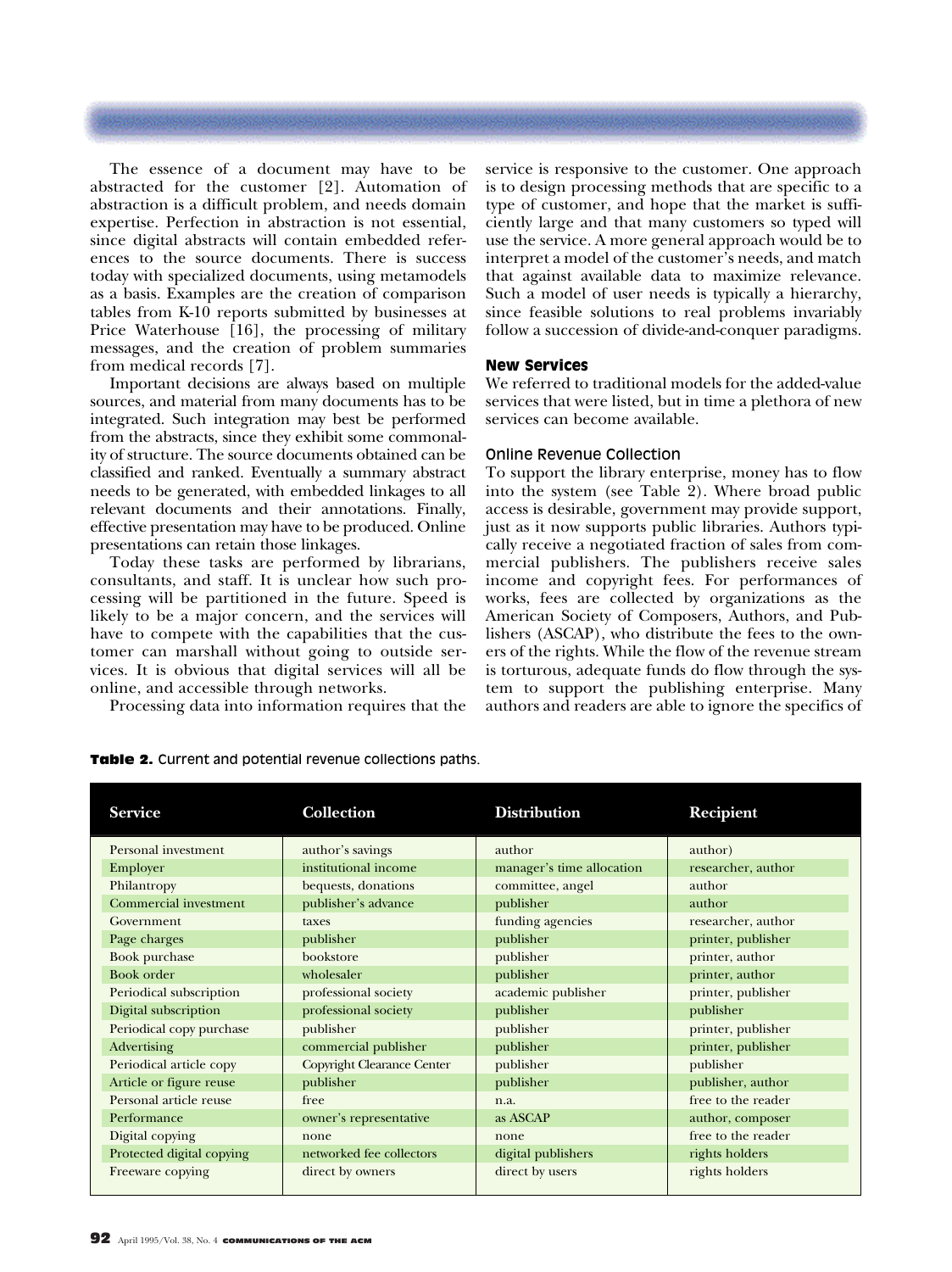

**DL Copyright Management**

the system, and have delegated their rights and reimbursements to the publishers.

The services discussed in this article will require fees from customers. The fee for a unit of service must be fairly low, since many services will be needed to support decisions. Several proposals for low-cost, electronic revenue collection have been made; for instance, by the Coalition for Electronic Markets [6], and several firms will now carry online accounts against which charges can be debited.

Protecting copyrights requires being able to determine identity and ownership of a digital work in a reliable way. Having unique identifiers independent of media and format transformations is a problem now being addressed [12]. However, the technological barriers will be overcome if there is willingness by authors, publishers, consumers, and the Copyright Clearance Center of the U.S. Library of Congress (LoC) to cooperate, as shown in Figure 4. It should, in the future, not be necessary to physically deposit two copies of one's work at the LoC to have proof of originality.

The concept of performance of a work is seen by some to match the action of making a digital copy for oneself, leading to adaptation of the existing concepts for revenue collection from performances. The current copyright law does not require payment for performances in certain deserving venues, such as veterans' hospitals—applying these rules to a digital world will not be easy.

Proposed changes to the copyright laws to cover digital copying broaden the restrictions to enable protection using current technology [23]. But these

restrictions go beyond current practice and engender opposition [13]. At the same time the European Mathematics Society presents arguments in favor of free access to electronic publications, including author's preprints of all works submitted to be published in paper journals, leaving to publishers and libraries the costs and income of making paper copies. Their report states that the costs of services other than writing, refereeing, and printing "are small" [9]. In that view, a small community can acquire its limited number of readers without the interposition of a publisher.

The ACM plans to provide access to<br>its material free for its paying sub-<br>scribers. The fixed, final copies will<br>be held by ACM but be made avail-<br>able for downloading and linking.<br>A number of details must still be<br>resolved its material free for its paying subscribers. The fixed, final copies will be held by ACM but be made available for downloading and linking. A number of details must still be resolved. For instance, the ACM,

and many other professional societies have multiple classes of subscribers, including members of only a single Special Interest Group. The authentication of membership for all these categories is a technical hurdle not yet overcome. Non-members may have to pay copyright fees. The success of this approach will depend on the quality of the access service, so that authors and their institutions will find it convenient and effective to delegate digital distribution.

It is crucial that digital library services such as cataloging, editing, refereeing, indexing, and processing are designed to enable online revenue collection. Most current prototypes of digital libraries are supported by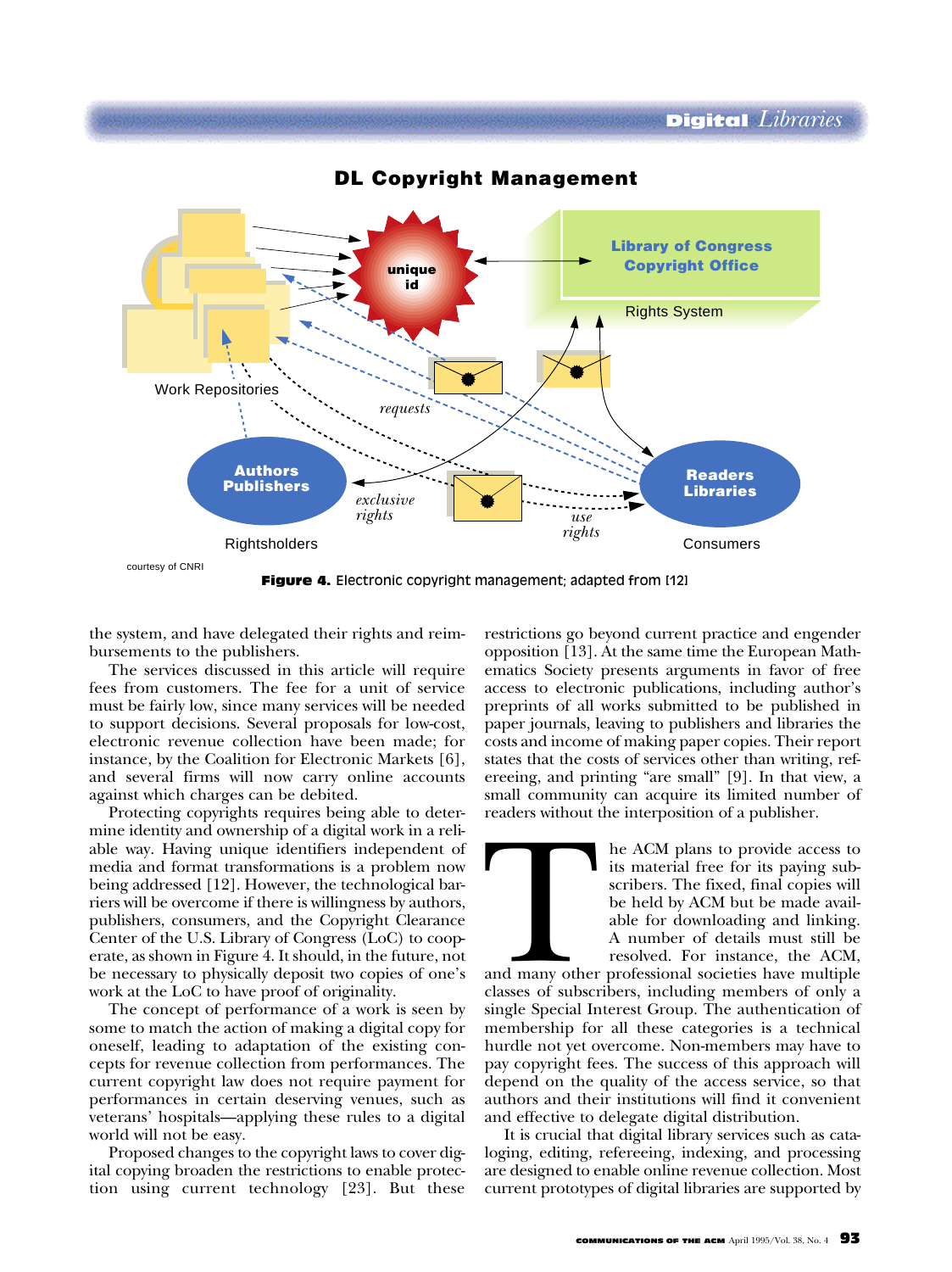the government, and many of the source documents are public and their use is free. Refereeing is provided using the traditional, unreimbursed approach. It will be important that future experiments include revenue collection, although customers may be unhappy to pay for what used to be free. Free services are expected when customers deal with government data, but it is unlikely that quality value-added services using such data can be delivered without cost to the recipient.

#### Image Search

Pictures, graphics, and photographs are important representations of information. Images collected in libraries are now located by specifying some external parameters; for instance, satellite images can be located by naming the spacecraft, the observing instrument, the orbit number, and the longitude. This meta-information says little about the image content itself. Locating images instead by their content (i.e., forest areas that are being clear-cut, or x-rays showing certain abnormalities) requires much knowledge, and the supporting programs are likely to be candidates for improvement for many years to come. Image-based retrieval services can deliver substantial added value for users that access image data.

To search for images by their content the image itself has to be processed so that the contained objects can be identified. A two-stage approach seems viable for automation, and early products are appearing [10]:

• The images in the library are analyzed to recognize objects or features of objects. Features used include color distributions, texture, line-segment patterns and orientation, basic shapes as circles, rectangles, and the like. The features are captured in comprehensive indices for each image. • When the image file is to be searched, the requester shows or sketches an example of the object. A corresponding search index key is created, and may be edited. Retrieval using this key generates a ranked list of images according to the match of key features versus file indices [10]. For instance, houses seen from space are mainly composed of rectangles that have areas of about 10 to 1,000 square meters and edge ratios from 0.2 to 5.

The definition and selection of features, and the weight to be assigned to them, require the insight of domain specialists. For instance, a search for agricultural features in multispectral images obtained from space will differ from a search for clothes in a sales catalog. Here is again the potential for providing an online service, since image libraries will comprise an important fraction of future digital libraries.

#### Dynamic Books

Many books are prepared by multiple authors, and composed for presentation. Textbooks, even those written by a single author, consist of distinct chapters, and are organized so that a student or teacher can skip those chapters that are not relevant. A paper book that contains all possibly relevant material gets heavy, costly, and awkward. Some publishers (McGraw-Hill, for example) now allow such books to be composed from selected chapters to order, specifically those destined for classroom use.

It is a small step to move to dynamic books, where a skeleton designating the candidate chapters is predefined, but the actual chapters are obtained from digital resources when needed. The chapters would be latest versions, and convey the most-up-to-date knowledge. Some anticipatory planning will be required to assure consistency. A cross-reference to a chapter that is not included has to become a remote link, to be followed only if the reader wants to explore outside topics. The table of contents and the index of a dynamic book might include all candidate chapters, with indications to distinguish chapters seen and optional chapters. The bibliography may only collect entries of chapters that have actually been obtained.



s the source chapters are revised,<br>dynamic books can remain up-to-<br>date to an extent that is not feasi-<br>ble with paper books. For revised<br>chapters, some cross-references<br>may be confusing. Including time-<br>stamps with such r dynamic books can remain up-todate to an extent that is not feasible with paper books. For revised chapters, some cross-references may be confusing. Including timestamps with such references can

help, and enable the reader to go back to past, archived versions of the chapter.

Unless the reader controls the entire composition of a dynamic book, there are now two levels of authors, the editing author, who defined the range of candidate compositions and is responsible for coherence and completeness of the material and the linkages and the base authors, who have written, and maintain, the individual chapters. The editing author and the base author both contribute, and deserve intellectual and financial rewards for their efforts. The traditional copyright mechanisms need to be adapted to digital libraries and the new dissemination methods that are enabled by the digital highways. Revenue collection has to deal with the diversity of contributors.

#### Rural Access

There will still be the underserved, for whom the free libraries provided relief in the past. People who live far from the main "information highways" now pay high access charges, in the form of rural telephone tolls, which can cost more to reach the nearest town than the price of an interstate connection. In the 1930s the Rural Electrification Service Administration helped bring light and appliances to every farm. Its bureaucracy still exists in the Department of Agriculture and spends over \$140 million per year. It might find a jus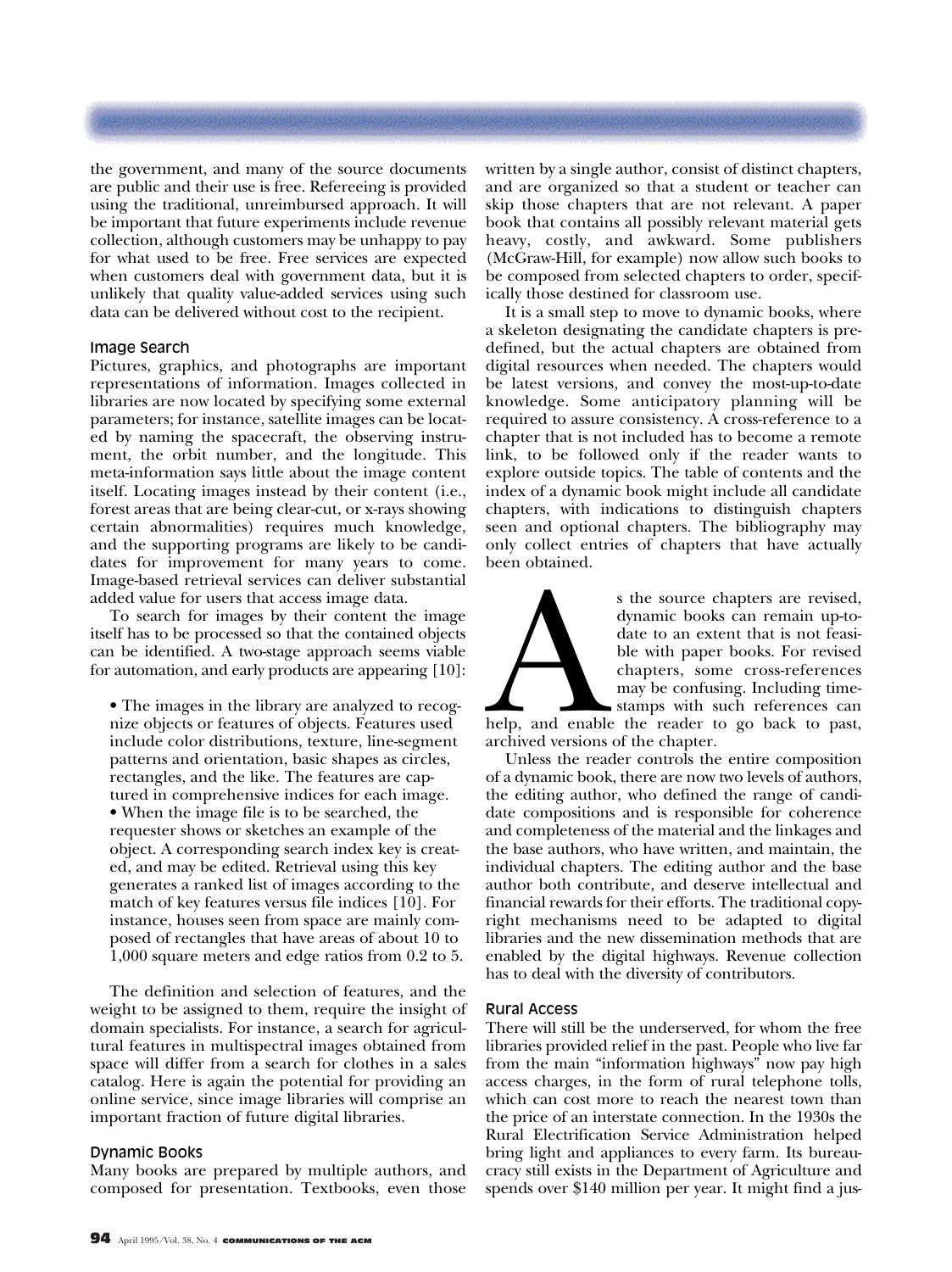tification for its existence in repeating its success in the next century by disseminating information rather than power to rural communities.

#### Conclusion

The functions of a library are to acquire works, store them, make the works available to the reader, and reimburse the author and the publisher for their efforts. Expected changes of these functions as digital library technology takes hold have been discussed, but no clear picture exists of the future nor of its arrival time. Changes in technological capability are rapid, and are being adopted in a piecemeal manner. Government support for digital libraries can only help in providing some examples of new technology, to be adopted if their use will improve quality or broaden access, but cannot guarantee acceptance or conformance.

Today computer storage, processing capacity, transmission, and presentation of literary text greatly exceeds the capabilities of previous methods. The entry of pre-existing documents remains tedious. Most current works are prepared using computers, so that recent material can easily be made available. Many of these works are being created with linkages, and past, unlinked works will become rapidly unused. Important past works will be entered and stored somewhere on the net and become available online.

The publishing enterprise will experience the greatest disruption. Its members will only be able to survive if they learn to focus on the value they are providing. Those values are likely to be domain-specific as well [17]. Today many publishers are responding to calls for more scientific information by increasing the number of publications, and raising the prices of the journals because of fewer subscribers for each of these publications. The effects of tight budgets and higher costs force many libraries and individuals to cancel subscriptions and have initiated a vicious spiral where in the end only a few paper copies of a work will be sold, and the remaining distribution will be by copying and interlibrary loan. Interlibrary loan is also simplified through the use of networks [8]. Given this situation, independent digital library services may flourish.

Digital revenue collection will become routinely available, although its formats and distribution paths are still quite unclear. The alternative, having free services, will invariably lead to overuse, imbalances, and access restrictions based on allocation rules. The experience of many disciplines, namely that dealing with overuse leads to reduction of quality, is likely to be true here as well.

Commercial publications, supported mainly by advertising revenue, will feel the pinch from other influences. Some advertising revenue is already flowing today to the few cable shopping channels. When these services become interactive, allowing customers to browse through domains of interests, ask specific questions on, for example, quality assessment, from an independent source, see demonstrations online and the like, then revenues of GOP service publications will be severely affected. The only advertisers that may remain are perfume makers, with their printed odor-strips, for which I have not yet seen a digital replacement.

Problems to be faced will include compliance with standards and protection of intellectual property as works are composed of widely distributed linkages, and value-added services are interposed at many intermediary stages. Publishers now perform a function of process-management and cohesion, tied to a paper-based publishing process. If they can adjust, the same role may be viable in the electronic world, where no paper master copies exist.

Improved response times will be expected throughout the system. Calling in consultants as intermediaries for selection, editing, refereeing, and similar tasks and obtaining their output weeks or months later will not be feasible. The issues and possible solutions presented here have been discussed for some time, but the rapidly increasing use of networks for information access may make new services economically viable. New opportunities will develop for innovators who can provide responsive and high-quality online services, and who learn to use electronic mediation tools effectively [24].

It remains hard to predict how rapidly the change to intensive use of digital libraries and other network services will occur. With responsive and economical services providing quality information, making customers more productive, the growth of online information use will continue.

#### **Acknowledgments.**

I have to thank many colleagues for contributing concepts and background to this article. The development of the Digital Library program at NSF, with the cooperation of colleagues at NASA, ARPA, and CNRI provided many insights, motivations, and opinions. Peter Denning, Oscar Firschein, Ed Fox, Rebecca Lasher,

The effects of tight budgets and

higher costs *force many libraries and individuals to cancel subscriptions and have initiated a vicious spiral where in the end only a few paper copies of a work will be sold, and the remaining distribution will be by copying and interlibrary loan.*